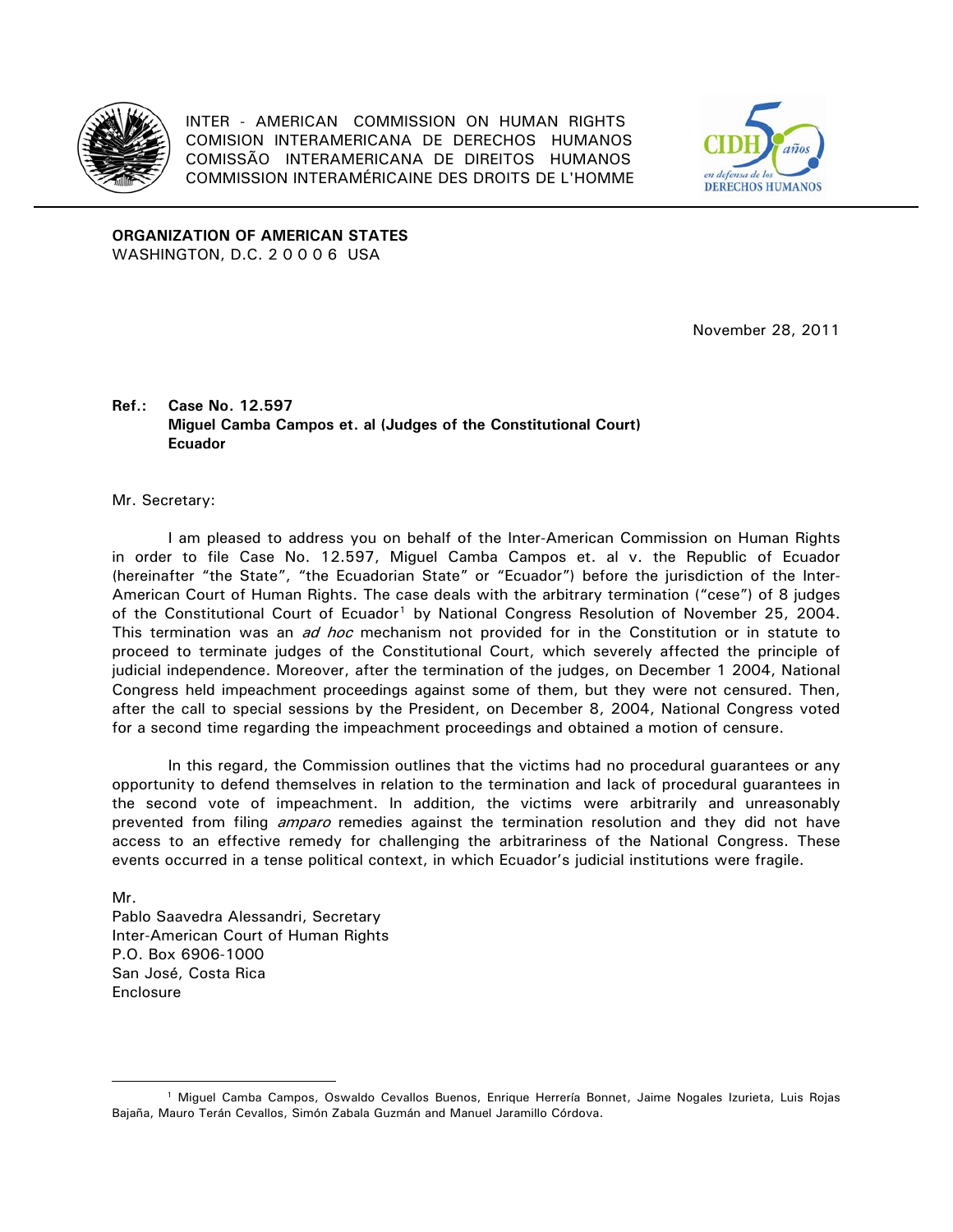The State ratified the American Convention on Human Rights on December 28, 1977, and accepted the contentious jurisdiction of the Court on July 24, 1984.

The Commission has designated Commissioner Luz Patricia Mejía, and Executive Secretary Santiago A. Canton, as its delegates. Likewise, Elizabeth Abi-Mershed, Deputy Executive Secretary; Tatiana Gos, attorney of the Executive Secretariat of the IACHR, have been designated to serve as legal advisors.

In accordance with Article 35 of the Rules of Procedure of the Inter-American Court, the Commission is enclosing with this communication a copy of Report 99/11 prepared in compliance with Article 50 of the American Convention, as well as a copy of the entire file before the Inter-American Commission (Appendix 1) and the annexes used in the preparation of Report 99/11 (Annexes). The merits report was notified to the State by a communication dated July 28, 2011, which was given two months to report on the implementation of the recommendations made therein. On September 12, 2011, the State requested an extension of the deadline for submitting the report on compliance with the recommendations formulated by the IACHR in the Report 99/11. On September 15, 2011, the IACHR notified the State the granting of the extension until October 19, 2011. On, on September 27, 2011, the State requested another extension, without specifying the term, accepted the suspension of the period for submitting the case to the Court according to article 51.1 of the American Convention and expressed the renounce to present preliminary objections, according to article 46 of the Rules of Procedure of the IACHR. On October 14, 2011, the Commission notified the State the granting of the extension for one month and requested information on the implementation of the recommendations by November 15, 2011. On November 28, 2011, the State presented a report which did not reveal any substantial progress on the implementation of the recommendations.

The Commission observes, in general terms, that the State "recommends" adopting certain measures in an "immediate" way but it does not present information that reveals that certain steps have been taken in order to comply with recommendations of Report 99/11. In particular, as regards the recommendation to **"reincorporate the victims, in the Judiciary, in a position similar to that they had held (…) or, alternatively, if, on well-founded grounds, reincorporation is not possible, […] proceed to pay reasonable compensation to the victims or, where applicable, their successors,"** the Commission notes that the State recommends the drafting of a report that explains that, at present, there are judges appointed at the Constitucional Court, and therefore, the reincorporation of the victims would imply affecting those judges rights. The State also recommends the preparation of a study on reparations for moral damages. The Commission observes that the State does not present information on the possibilities explored to effectively reincorporate the victims in the Judiciary nor has provided information regarding concrete steps toward compliance with this item.

With respect to the recommendation to **"pay the victims the salaries and labor and/or social benefits they did not receive from the time they were dismissed until the end of their mandate"**, the Commission notes that the State recommends to request that the Constitutional Court prepares a report to evaluate the situation of each victim, except Manuel Jaramillo Córdoba, who received no salary by the time of the termination, because he was an alternate judge. However, to date, no more precise information has been provided on when this report will be asked or the report itself or the corresponding payments.

Concerning the recommendation to **"publicly recognize, granting adequate publicity, the violations declared in the […] case, in particular, the infringement on the independence of the Judiciary"**, the Commission observes that the State informed that the Ministry of Justice, Human Rights and Cult will be the institution in charge of organizing the public act and that the media for publication should be defined with the beneficiaries. The Commission notes that the information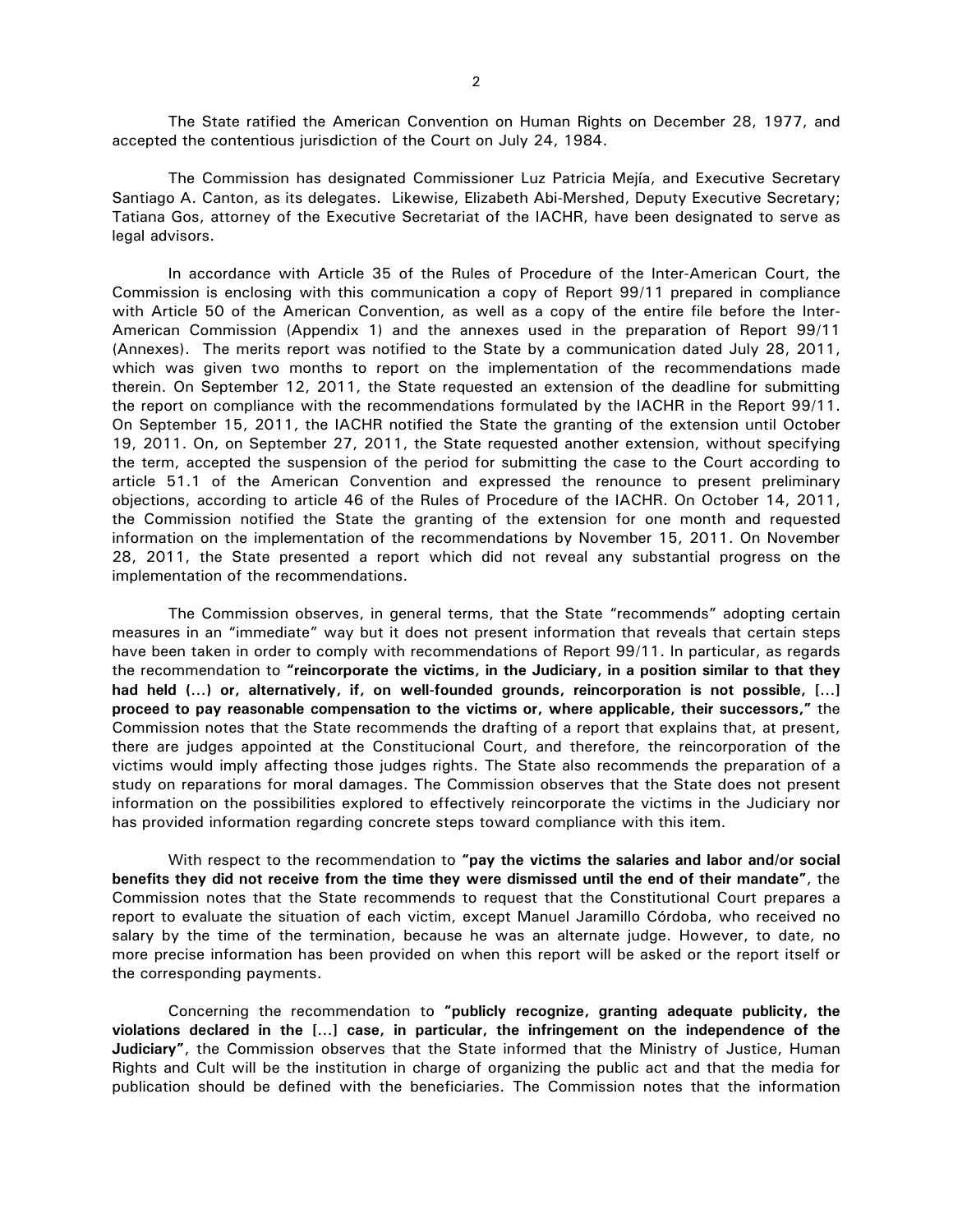provided does not reveal specific progress in relation with the public act of acknowledgment of its responsibility.

Regarding the recommendation to **"adopt measures of non-repetition, that assure the independence of the Judiciary, including the measures necessary so that domestic law and applicable practice obey clear criteria and ensure guarantees in the appointment, tenure, and removal of judges, in particular, a long enough term in judicial office to ensure their independence and the determination of the grounds for impeachment, in accordance with the standards established in the American Convention",** the State recommends to provide the Inter-American Commission with the text of article 187 of the Political Constitution of Ecuador of 2008 and the Organic Law of the Judicial Function. However, the State did not explain how those norms and its actual implementation make it possible to regard the defects that gave rise to the facts of the instant case as overcome.

Therefore, the Commission is submitting this case to the jurisdiction of the Inter-American Court taking into account the need to obtain justice for the victims, and the issues of inter-American public order that the case raises.

The Inter-American Commission is submitting to the jurisdiction of the Court the full facts and human rights violations as set out in merits report 99/11 and asks the Court to adjudge and declare the international responsibility of the State of Ecuador for:

Violating the rights to a fair trial, to the freedom from ex post facto laws, and to judicial protection, enshrined in Articles 8, 9, and 25 of the American Convention, in conjunction with the obligations set out in Articles 1.1 and 2 thereof, with respect to Miguel Camba Campos, Oswaldo Cevallos Bueno, Enrique Herrería Bonnet, Jaime Nogales Izurieta, Luis Rojas Bajaña, Mauro Terán Cevallos, Simón Zabala Guzmán y Manuel Jaramillo Córdova.

Consequently, the Commission is asking the Inter-American Court to order the following reparations:

1. (a)Reinstate the victims in the judiciary, in positions similar to those that they held, with the same remuneration, social benefits, and rank comparable to that they would hold today if their functions had not been terminated, for the period of time that was remaining in their terms, or

 (b) If, for grounded reasons, reinstatement is not possible, the State shall reasonably indemnify the victims, or if applicable to their successors, taking into account moral damages.

2. Pay the victims the professional wages, pensions and/or social benefits they failed to receive from the time of their termination up to the moment on which their terms would have ended.

3. Publicly recognize, granting adequate publicity, the violations declared in the present case, in particular, the infringement on the independence of the Judiciary.

4. Adopt measures of non-repetition, that assure the independence of the Judiciary, including the measures necessary so that domestic law and applicable practice obey clear criteria and ensure guarantees in the appointment, tenure, and removal of judges, in particular, a long enough term in judicial office to ensure their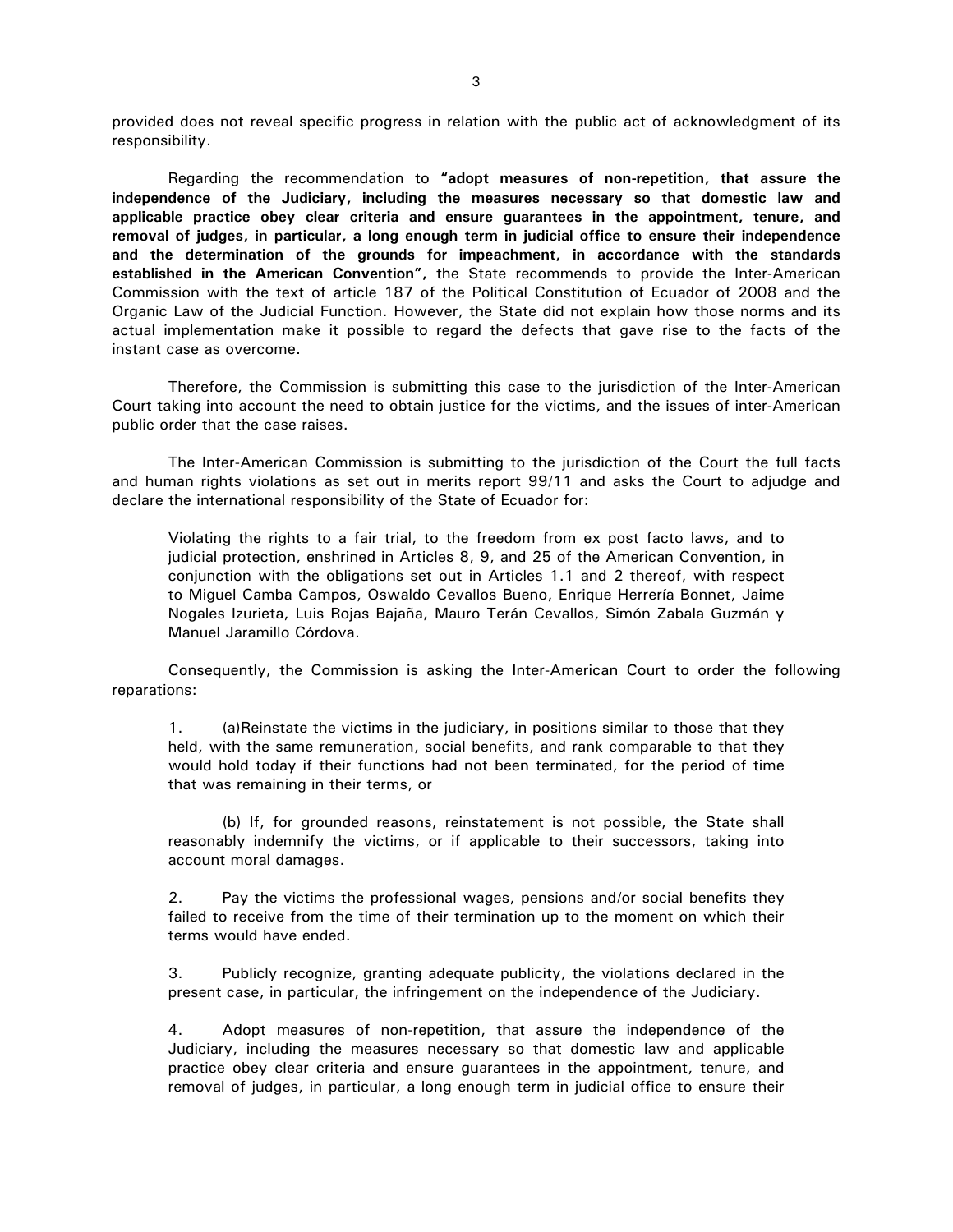independence and the determination of the grounds for impeachment, in accordance with the standards established in the American Convention.

With respect to the issues of inter-American public order that the case raises, the Commission notes that, specifically, the events occurred in a context characterized by the fragile state of the Judiciary, evidenced by the dismissal by the National Congress not only of the Constitutional Court, but also of the Supreme Court and the Supreme Electoral Court. These dismissals of Ecuador's supreme courts were followed by the activation of mechanisms designed to prevent access to justice by the judicial officers affected.

Therefore, the instant case incorporates analysis of the lack of clarity in procedures and grounds for the dismissal of judges under the principle of freedom from ex post facto laws set forth in Article 9 of the American Convention and constitutes an opportunity for the Court to develop its jurisprudence as regards the independence of the Judiciary, as well as standards of due process in impeachment proceedings, and the formulation of the grounds that may justify the removal of judges. Accordingly, the Court will be able to pronounce in greater depth on the judicial guarantees that should be established regarding the proceedings for the removal of judges.

In that sense, the instant case will allow to establish principles that will contribute to the strengthen of the independence of the Judiciary in the democracies of the Hemisphere and will guide the improvement of the proceedings for the removal of judges, in particular, with respect to high Courts and in contexts of political controversies.

Since these matters significantly affect the inter-American public order of human rights, pursuant to Article 35.1(f) of the Rules of Procedure of the Inter-American Court, the Commission asks the Court to incorporate in the case file, the expert paper of Param Cumaraswamy in the case Quintana Coello et. al v. Ecuador, and offers the following expert's statement:

1. Leandro Despouy, who will analyze the guarantees of due process of law in impeachment proceedings and the limits of political review on the Judiciary, in particular, the formulation of the grounds for removal of judges. The expert will also refer to the obligation of establishing effective remedies for the judges to allege the illegality of their removal, in particular, judges from the high Courts.

 The curriculum vitae of the expert proposed by the Inter-American Commission will be included in the annexes to merits report 99/11.

 Finally, the name of the organization that served as petitioner in the case before the Commission and its particulars are as follows:

> Clínica de Derechos Humanos Facultad de Jurisprudencia Pontificia Universidad Católica del Ecuador Representada por David Cordero Heredia y Ramiro Ávila Santamaría

> > Bloque II, 5to Piso Av. 12 de Octubre s/n y Ladrón de Guevara Quito, Ecuador



Oswaldo Cevallos Buenos